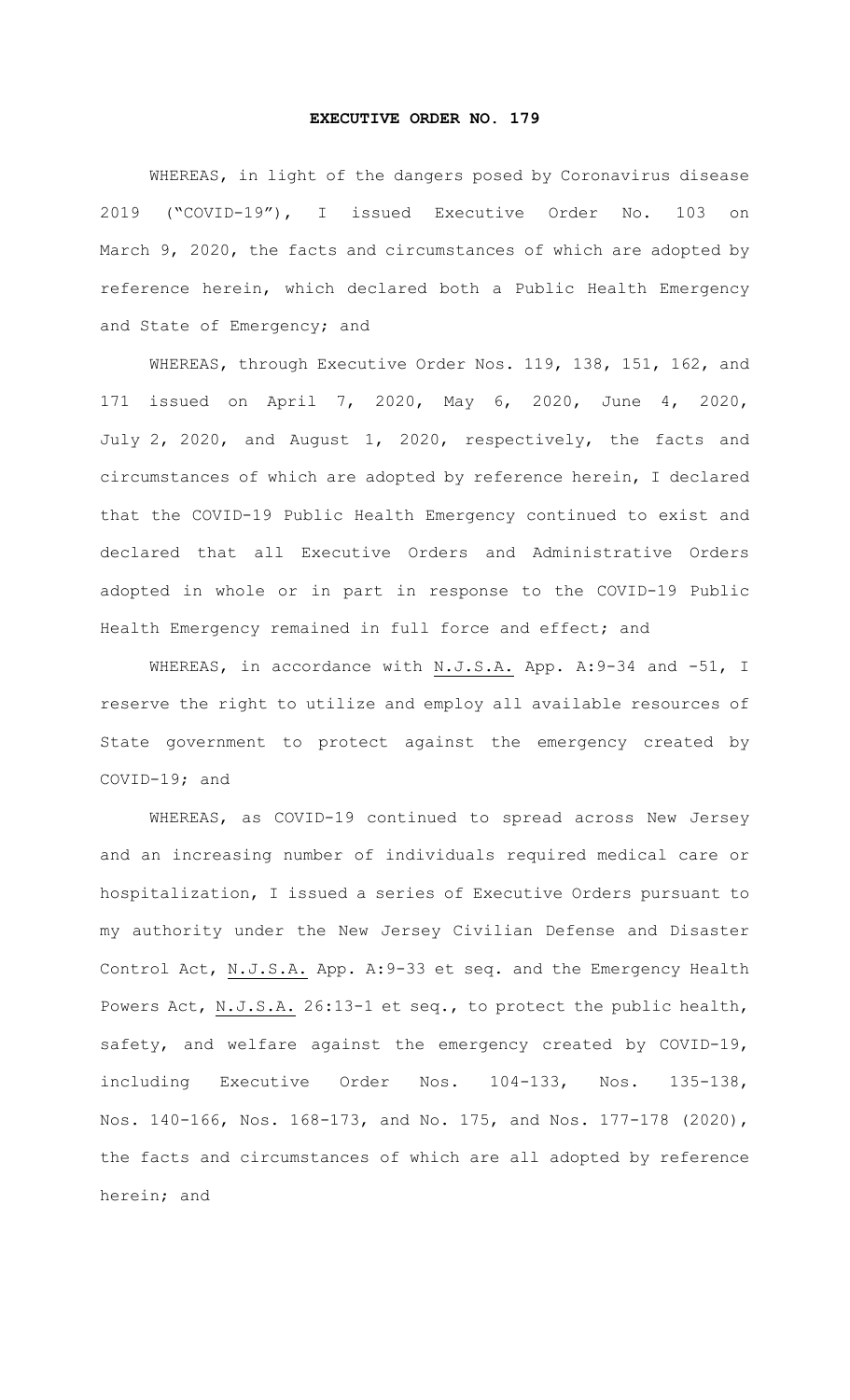WHEREAS, as of August 24, 2020, according to the World Health Organization, there were over 23,311,000 confirmed cases of COVID-19 worldwide, with over 806,000 of those cases having resulted in death; and

WHEREAS, as of August 24, 2020, according to the Centers for Disease Control and Prevention, there were over 5,682,000 confirmed cases of COVID-19 in the United States, with over 176,000 of those cases having resulted in death; and

WHEREAS, as of August 24, 2020, there were over 189,000 positive cases of COVID-19 in New Jersey, with at least 14,120 of those cases having resulted in death; and

WHEREAS, there have been positive cases of COVID-19 in every county in New Jersey, and there have been deaths relating to COVID-19 in every county in New Jersey; and

WHEREAS, on March 19, 2020, I issued Executive Order No. 105, which declared that certain elections set to take place in March and April were postponed until May 12, 2020, because allowing those elections to proceed as they were originally planned during this unprecedented COVID-19 health crisis would create hardships and health risks for voters, poll workers, and candidates alike; and

WHEREAS, pursuant to Executive Order No. 120 (2020), the primary election set to take place on June 2, 2020, was postponed until July 7, 2020 ("July Primary Election"), because preparing for the election to take place in June during the potential height of the COVID-19 emergency would have negatively impacted election officials' preparation efforts; and

WHEREAS, on May 15, 2020, I issued Executive Order No. 144, which declared that the July Primary Election would be conducted primarily via vote-by-mail ballots with a minimum number of polling places open in each municipality; and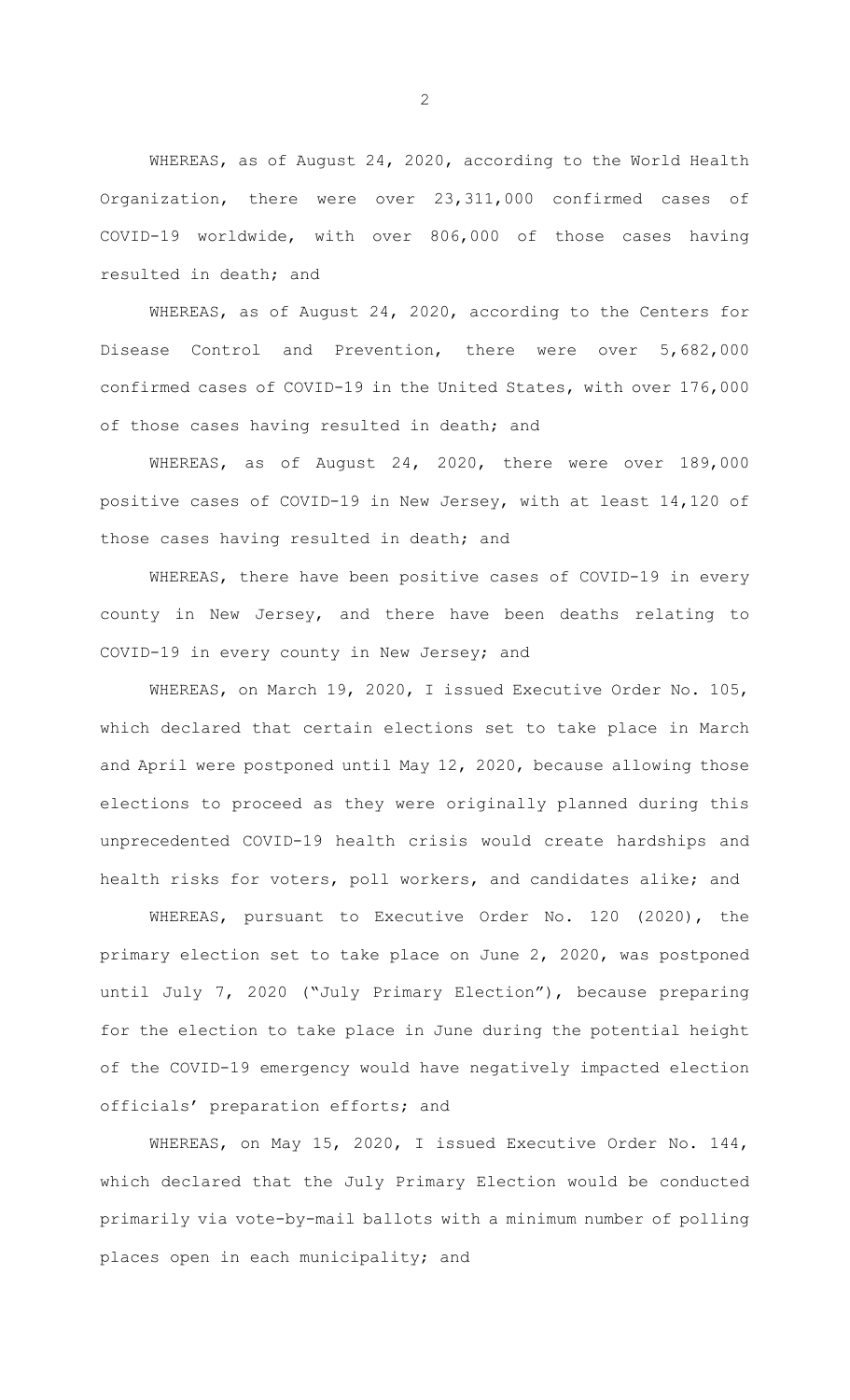WHEREAS, I issued Executive Order No. 164 (2020), which postponed any election scheduled between July 7, 2020 and November 3, 2020, until November 3, 2020, and declared that no other elections may be held or proceed prior to November 3, 2020; and

WHEREAS, to accommodate the increase in vote-by-mail ballots, Executive Order No. 144 (2020) extended the time that ballots must be received by five (5) days, provided that such ballots must be postmarked by July 7, 2020, and received by July 14, 2020, in order to be counted; and

WHEREAS, Executive Order No. 144 (2020) extended the deadline to certify election results under N.J.S.A. 19:23-55 by five (5) days in order to account for the revised timeframe that Boards of Elections had to receive vote-by-mail ballots, thereby extending the certification deadline to July 24, 2020; and

WHEREAS, even as the rate of reported new cases of COVID-19 decreased, the ongoing risks presented by COVID-19 have meant that many of the State's current measures must remain in place, both to reduce additional new infections and to save lives; and

WHEREAS, the COVID-19 emergency and its impact are likely to extend for an as-yet-undetermined period of time; and

WHEREAS, the COVID-19 emergency makes it difficult for election officials, candidates, and voters to properly plan and prepare for and fully participate in the general election on November 3, 2020 ("November General Election") if it was to proceed as it would under normal circumstances; and

WHEREAS, States generally have discretion to dictate the time, manner, and place of elections in the absence of controlling federal law; and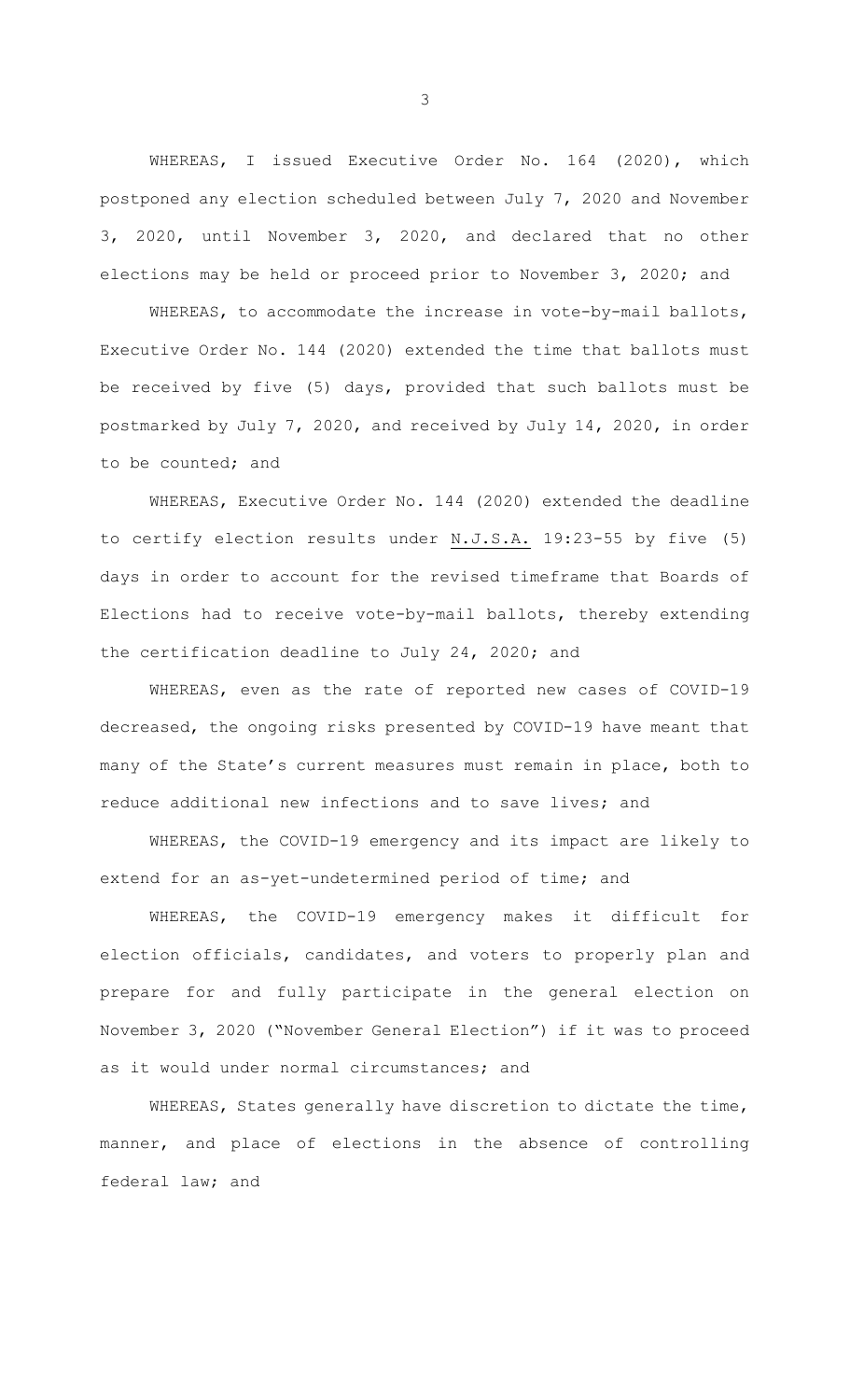WHEREAS, pursuant to 3 U.S.C. §1, the presidential election shall be held on the Tuesday after the first Monday in November, which is November 3, 2020; and

WHEREAS, pursuant to 3 U.S.C. §7 and N.J.S.A. 19:36-1, the State's electors for President and Vice President must meet and vote on the first Monday after the second Wednesday in December, which is December 14, 2020; and

WHEREAS, the results of the November General Election must be certified in advance of the federal deadline for the meeting of electors; and

WHEREAS, although the dates for the November General Election and the meeting of electors are established by federal law and cannot be changed, allowing the November General Election to proceed as it would under normal circumstances during this unprecedented COVID-19 health crisis will create hardships and health risks for voters, poll workers, and candidates alike; and

WHEREAS, the county Boards of Elections had difficulty retaining poll workers for the July Primary Election due to the COVID-19 pandemic and are likely to face the same issue for the November General Election so long as the health crisis exists; and

WHEREAS, election officials require flexibility and sufficient lead time to adapt their locality's voting infrastructure to confront the magnitude of the public health and safety risks of the COVID-19 pandemic; and

WHEREAS, failing to take proactive actions to mitigate the adverse impacts of the current health crisis on the upcoming November General Election carries the risk of disenfranchising citizens; and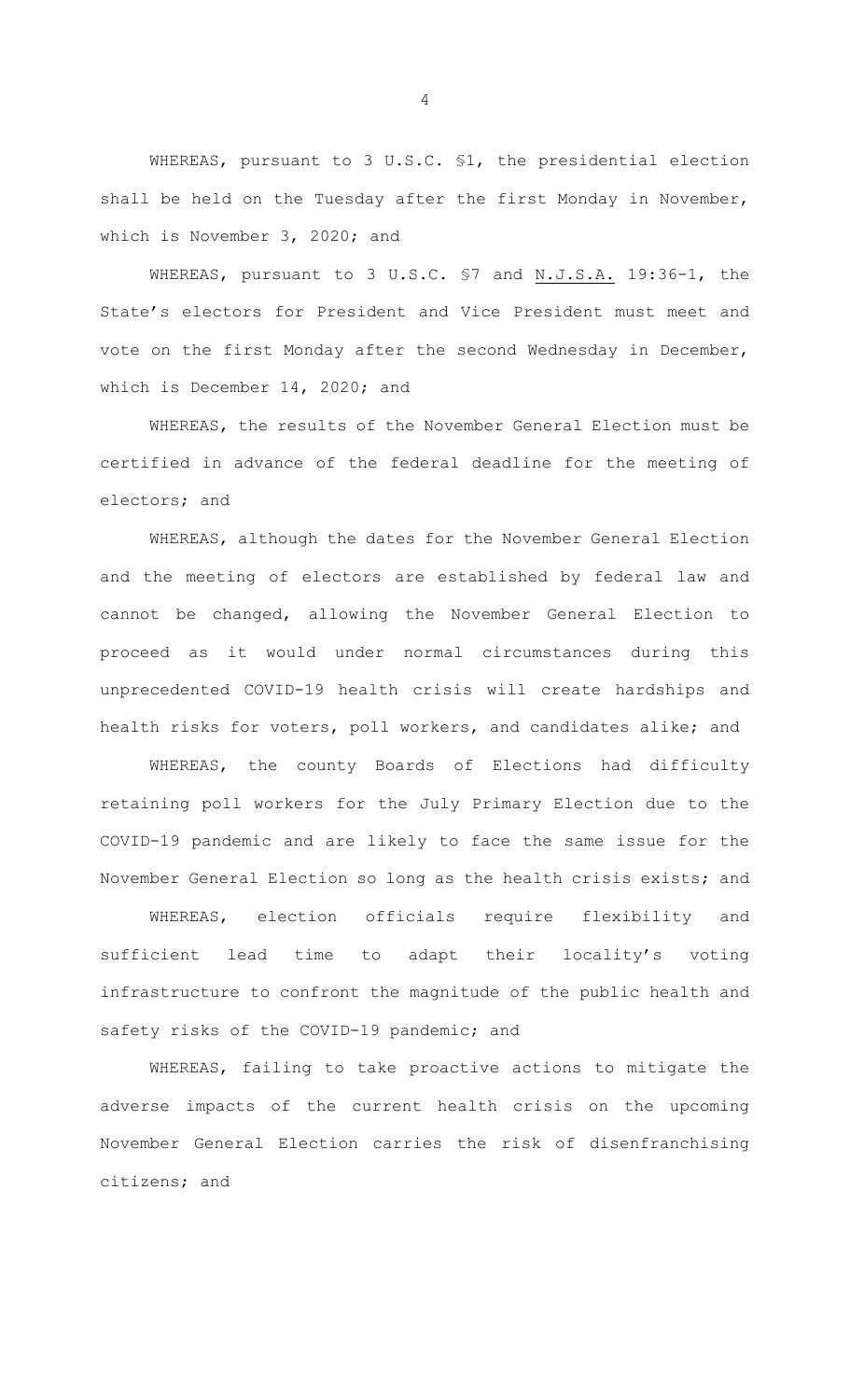WHEREAS, social distancing measures are required for a period of as-yet-undetermined duration, and the COVID-19 outbreak may have significant effects on New Jersey's voting systems as long as social distancing measures are in place and for some time thereafter; and

WHEREAS, failing to offer voters a ready alternative to reporting to public polling locations to vote in the upcoming November General Election in the midst of the COVID-19 crisis will hinder public participation in the democratic process, particularly among elderly and immune-compromised voters, and undermine the legislative intent of provisions such as N.J.S.A. 19:8-2 and 19:8-3.1, which are designed to ensure that such voters can exercise their right to vote; and

WHEREAS, the United States Post Office has advised that voters must use First-Class postage to return their ballots to the county Boards of Elections so that it will be delivered 2-5 days after it is received by the Postal Service, and recent reports have indicated that mail is taking longer for delivery than is typical; and

WHEREAS, in July, the United States Post Office sent letters to the county Boards of Elections advising that mail-in ballots were in the mail stream on or before the July Primary Election, notwithstanding the postmark on the ballots and that the ballots were delivered to the county Boards of Elections the day after the July Primary Election; and

WHEREAS, the United States Post Office has advised that international mail service has been suspended to and from sixtyseven (67) destinations, see https://about.usps.com/newsroom/ service-alerts/international/welcome.htm, for further details; and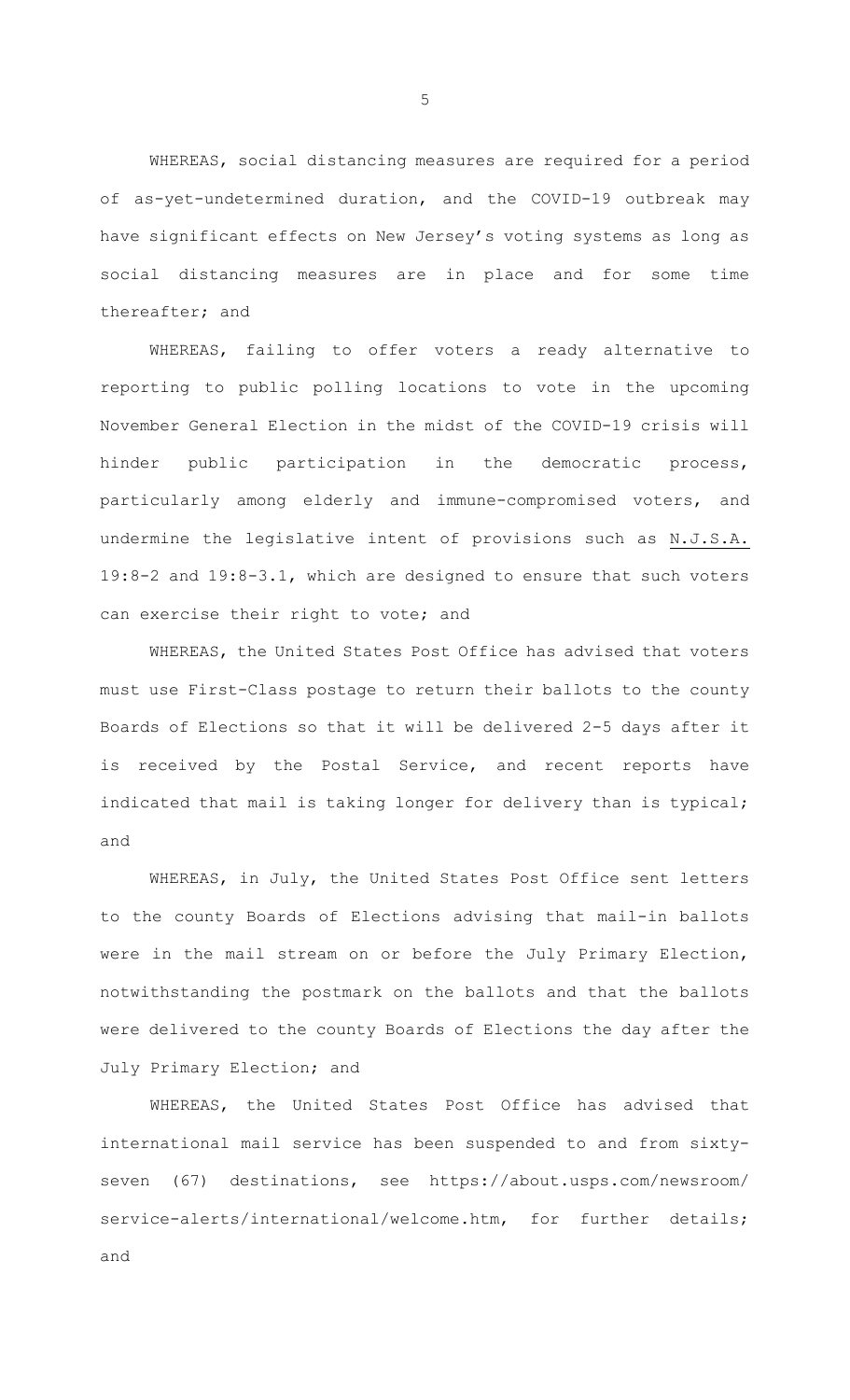WHEREAS, on August 14, 2020, I issued Executive Order No. 177, the facts and circumstances of which are adopted by reference herein, which established the voting procedures for the November General Election; and

WHEREAS, Executive Order No. 177 (2020) requires modification as set forth below to ensure enough time to complete preparations for the November General Election, to minimize voter confusion, to ensure voters have a process by which they may cure a ballot with a signature deficiency, and to ensure timely counting of the November General Election ballots; and

WHEREAS, the Constitution and statutes of the State of New Jersey, particularly the provisions of N.J.S.A. 26:13-1 et seq., N.J.S.A. App. A: 9-33 et seq., N.J.S.A. 38A:3-6.1, and N.J.S.A. 38A:2-4 and all amendments and supplements thereto, confer upon the Governor of the State of New Jersey certain emergency powers, which I have invoked;

NOW, THEREFORE, I, PHILIP D. MURPHY, Governor of the State of New Jersey, by virtue of the authority vested in me by the Constitution and by the Statutes of this State, do hereby ORDER and DIRECT:

1. Paragraph 3 of Executive Order No. 177 (2020) is modified such that the notice in lieu of a sample ballot authorized pursuant to this subsection shall be sent return service requested as required by N.J.S.A. 19:14-23.

2. Paragraph 12 of Executive Order No. 177 (2020) is modified such that the last day a vacancy may occur for primary election nominees for the November General Election, under N.J.S.A. 19:13-20, shall be August 28, 2020. Furthermore, vacancies occurring after August 28, 2020, and any initiatives or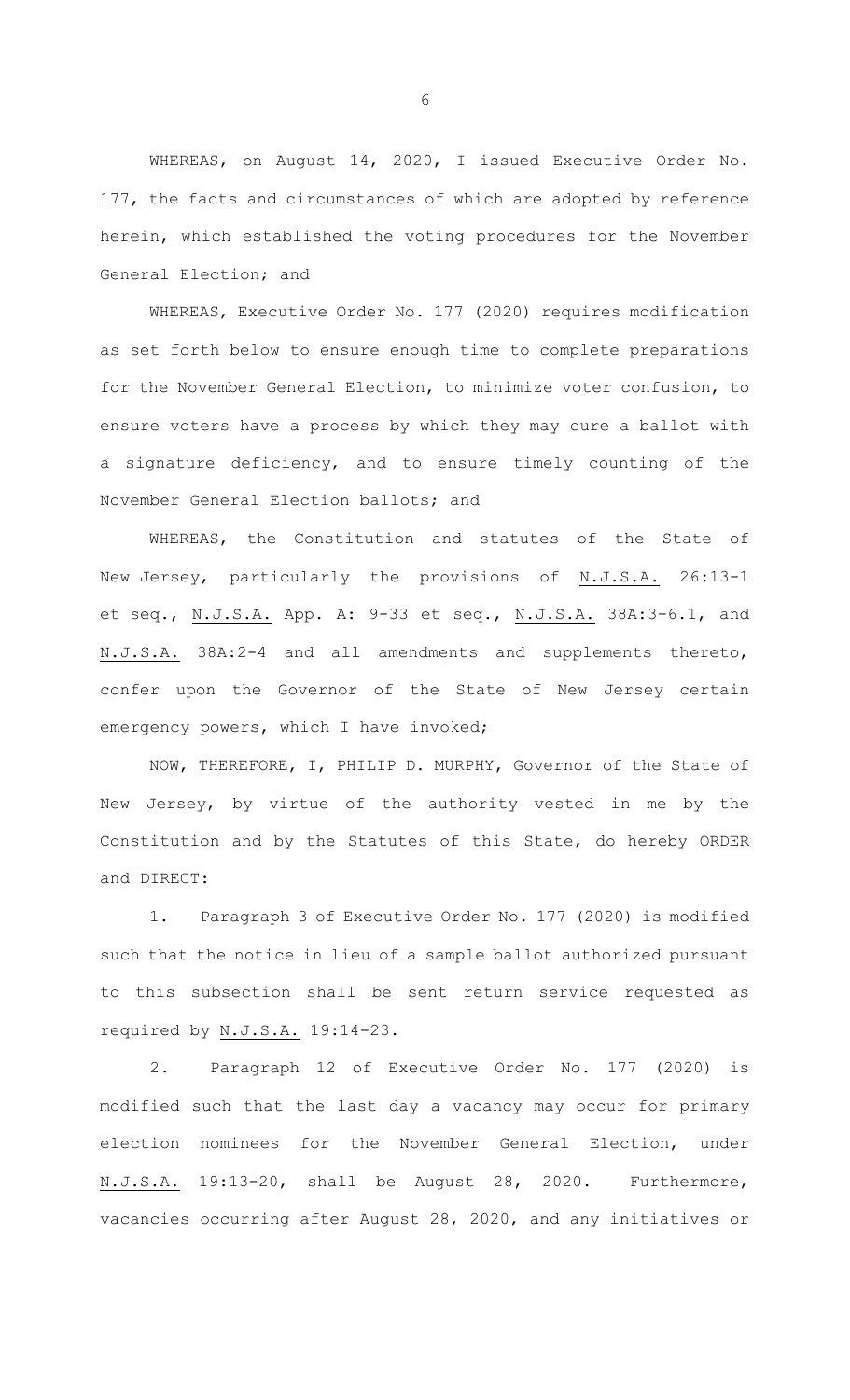referendums not on the ballot by August 31, 2020, shall not be placed on the November General Election ballot.

3. Paragraph 15 of Executive Order No. 177 (2020) is modified such that the county Boards of Elections may continue the counting of ballots beyond the close of polls on November 3, 2020, and may adjourn counting after 11:00 pm on November 3, 2020 to immediately continue counting at 9:00 am on November 4, 2020, and continue every day thereafter, until the counting is completed within the limits of this section.

4. Paragraph 16 of Executive Order No. 177 (2020) is modified such that voters whose ballots are rejected pursuant to N.J.S.A. 19:63-17, for a missing or discrepant signature, shall be given the opportunity to cure the signature defect in accordance with procedures established by the Secretary of State, in the absence of any governing statute.

5. Paragraph 21 of Executive Order No. 177 (2020) is modified such that counties may certify their election results prior to the commencement of the election audit required in that section, provided that the audit is completed by December 4, 2020.

6. To allow enough time for the county Boards of Elections to complete the count of the provisional ballots, N.J.S.A. 19:53C-13 is suspended. The county commissioner of registration may forward provisional ballots to the county Board of Elections for counting on an ongoing basis as the verification process is completed.

7. To avoid voter confusion, N.J.S.A. 19:63-6 is suspended. In lieu of the statutory notice, the county clerks shall, in a time set forth by the Secretary of State, publish a notice to be prepared by the Secretary of State.